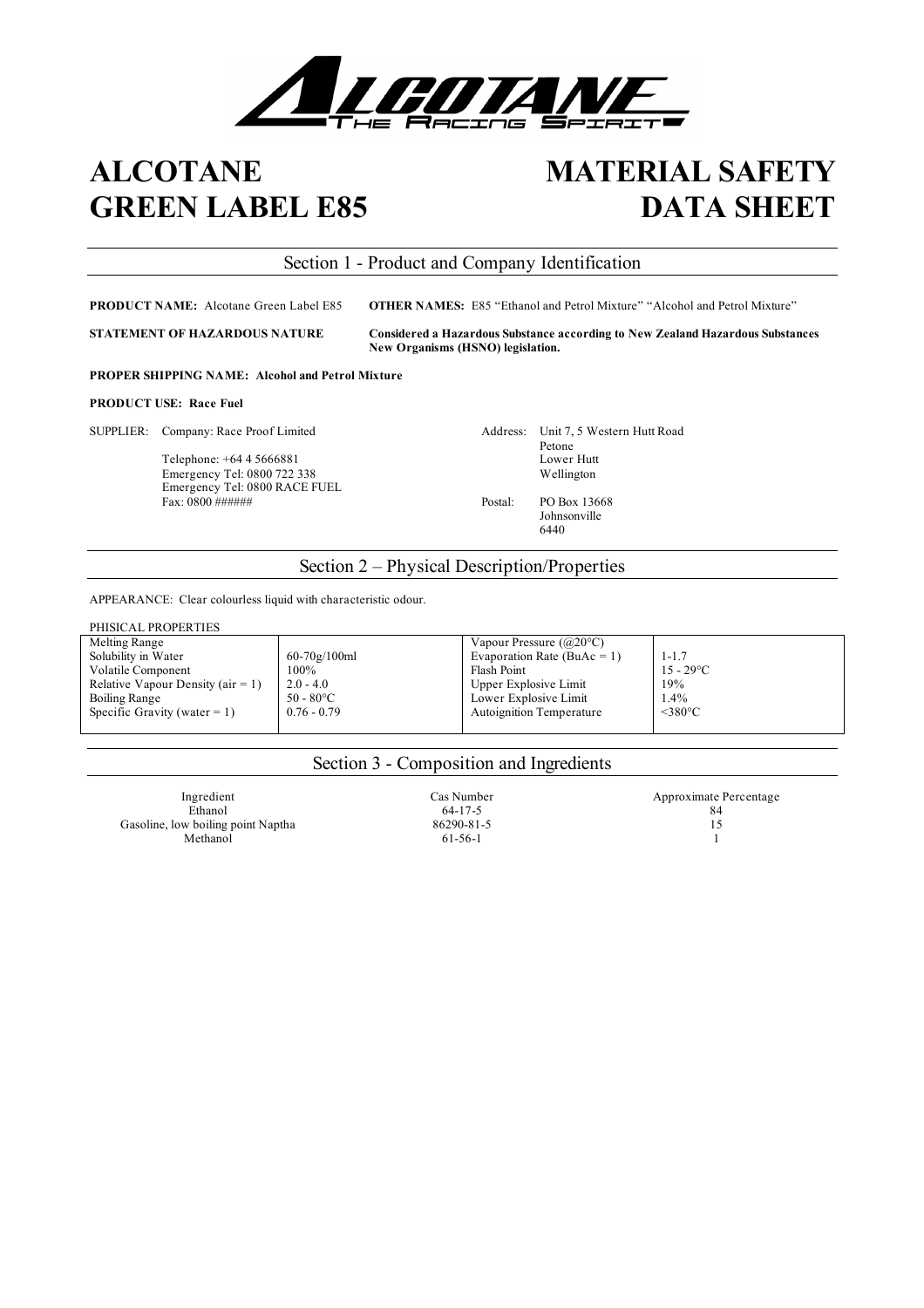

## Section 4 – Hazards

### **Preventative Statements**

Keep away from heat, sparks, open flames and hot surfaces. – No smoking. Keep container tightly closed when not in use. Ground/bond container and receiving equipment. Use explosion-proof electrical, ventilating and lighting equipment. Use only non-sparking tools. Take Precautionary measures against static discharge. Wear protective gloves and clothing, eye protection and face protection.

#### Response Statements

If on skin or hair: remove contaminated clothing immediately. Rinse skin with water. If in eyes: Rinse with water.

#### Storage

Store in cool, dry, well ventilated area.

# Section 5 – First Aid Measures

#### EYE

- o Rinse eye immediately and thoroughly with fresh running water for several minutes.
- o If eye irritation persists, seek medical advice.
- o Remove contact lenses, if present and easy to do so. Continue rinsing.

## SKIN/HAIR

- o Remove contaminated clothing.
- o Rinse skin/ hair with fresh running water.
- o Use soap if available.
- o If skin irritation persists, seek medical advice.

### SWALLOWED

- o DO NOT induce vomiting.
- o If vomiting occurs, place patient in recovery position or in forward leaning position to ensure airway remains open and clear.
- o Dilute by giving one glass of water to drink.
- o Seek medical advice or contact the Poisons Information Centre on 0800 Poison (764 766) IMMEDIATELY.

#### INHALATION

- o Remove patient from contaminated area.
- o Provide fresh air
- o Keep patient at rest in a position comfortable for breathing.
- o Keep patient warm and comfortable.

# Section 6 – Fire Fighting Measures

## EXTINGUISHING MEDIA

- o Foam
- o Dry chemical powder
- $\circ$  Carbon dioxide (CO<sub>2</sub>)

## FIRE FIGHTING

- o Alert Fire Brigade, advise location and nature of hazard
- o For incidents involving large volumes, evacuation to a
- distance of 500 meters should be considered.

## FIRE/EXPLOSION HAZARD

- o Liquid and Vapour are highly flammable
- o Severe fire hazard when exposed to heat, flame and/or oxidizers

## SPECIAL FIREFIGHTING INFORMATION

- o Ignition may occur when contaminated with oxidizing agents.
- o Vapours may travel long distances